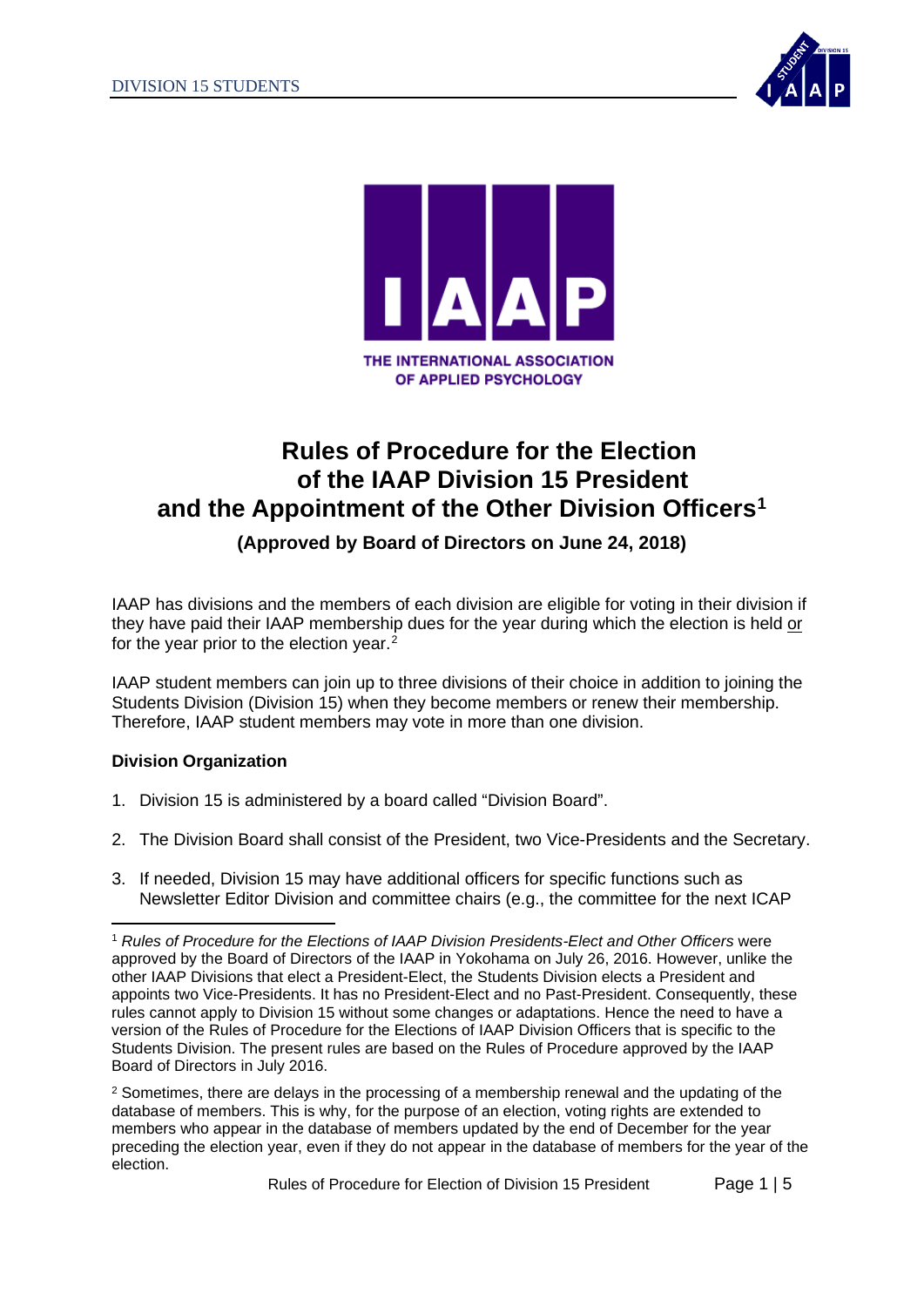

program, for membership and recruitment, for online communication or social media, for student affairs).

- 4. The President shall be elected by the members of the Division.
- 5. The Vice-Presidents, the Secretary and the other Division Officers (e.g., Newsletter Editor, chairs of Division committees) shall be appointed by the Division President for his or her term in office.
- 6. The President and the Vice-Presidents shall not be nationals or residents of the same country at the time of the election.
- 7. The duration of the term of office for each position on the Division Board shall be four years.
- 8. Terms of office shall start at the end of the International Congress of Applied Psychology (ICAP) and ends on the last day of the next ICAP.
- 9. None of the elected or appointed Division Officers shall be eligible for re-election or reappointment at the end of his or her term.
- 10. In case of death, severe disability, unavailability, or inactivity of the Division President, the IAAP Executive Committee shall appoint a replacement, and whenever possible, shall select a replacement from among the two Vice-Presidents and, should neither of them is willing or able to act as Division President, from among the other Division Officers.

#### **Division Elections Committee**

- 11. The President and the Vice-Presidents of the Division shall constitute the Division Elections Committee.
- 12. The Division Elections Committee, with the support of the Secretary-General of the Association and the Chair of the Elections Committee of IAAP, shall be responsible for the Division election.
- 13. The Division Elections Committee shall be chaired by the Division President. If the President unable or unavailable to chair the Committee, one of the Vice-Presidents of the Division shall be appointed by the Chair of the Elections Committee of IAAP to act as Chair of the Committee.
- 14. The Division Elections Committee shall have the power to appoint additional members to the Committee if there are vacancies on the Committee.
- 15. The Division Secretary may assist the Elections Committee.
- 16. If there is no response from the President and the Vice-Presidents of the Division after three reminders over a one-month period for holding an election, the Chair of the Elections Committee of IAAP shall co-opt a member of the Division to conduct the election with the Secretary-General of IAAP.

#### **Call for Nominations**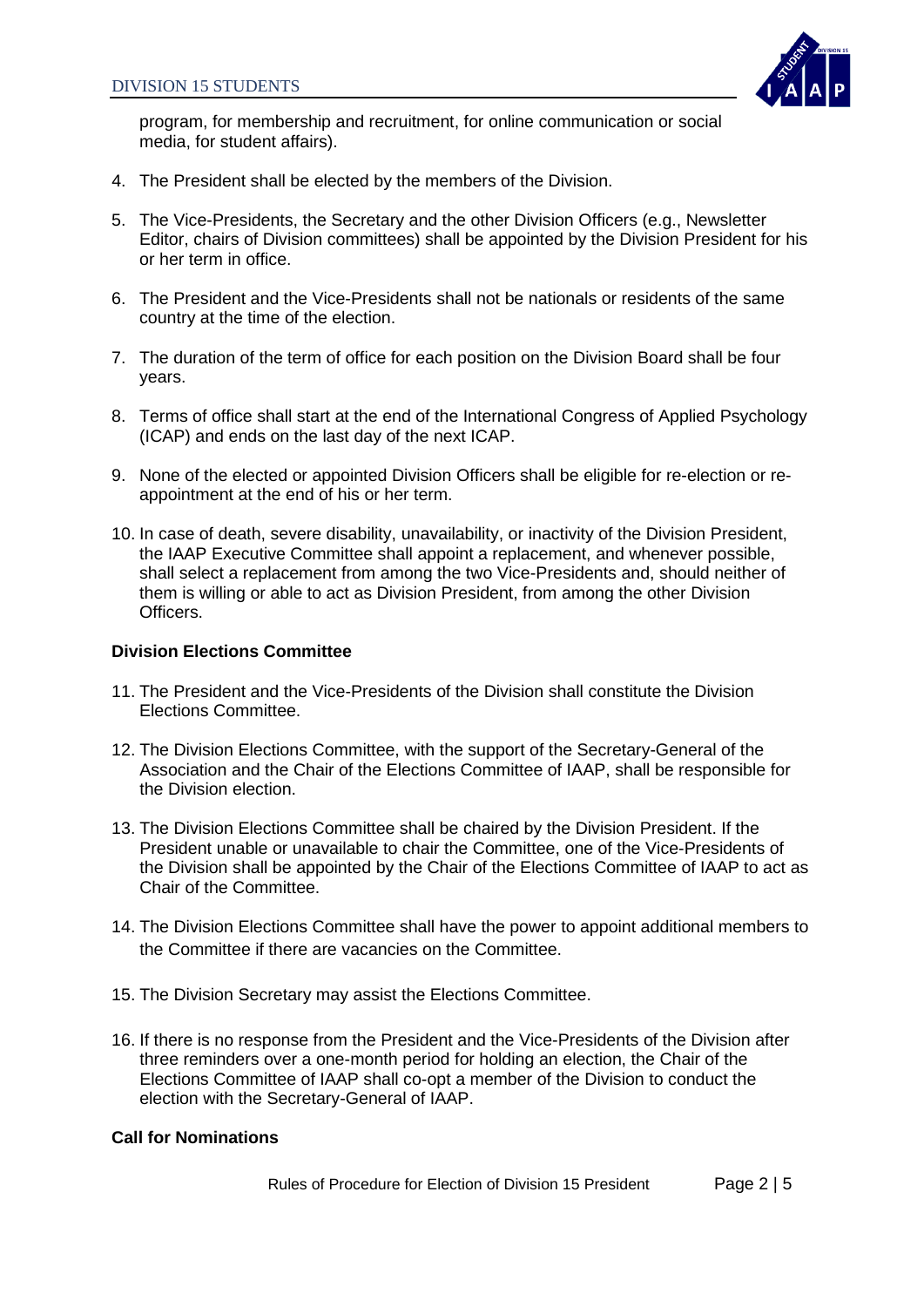

- 17. Candidates for Division President must be IAAP student members who have paid their IAAP membership dues for the year during which the election is held and the year prior to the election, and who have also been members of the Division during the year preceding the election and the year during which the election takes place.
- 18. Candidates for Division President shall nominate themselves and send a letter to the Chair of the Elections Committee in which they indicate their willingness to serve as President of the Students Division during the given term, plus a one-page resume and a brief statement (maximum: 500 words) in which they highlight their goals and involvement in Division activities (e.g., journal, newsletter and previous ICAP), if any.
- 19. Before submitting a slate of candidates to Division members for voting, the Secretary-General of IAAP shall be given the list of nominees for the purpose of verifying the eligibility of each candidate (i.e., whether or not they meet the conditions for standing for election).
- 20. The resume and the statement of each candidate for President shall be made available to Division members in the section of the IAAP website dealing with the election.
- 21. A listing of the names and email addresses of the members of the Division shall be posted in a members-only area of the Division's election website throughout the election cycle. The file containing the listing shall be created so that it can be opened and read only, without possibility for downloading, copying or printing.
- 22. If no nominations for the office of President is received during the nomination period, there shall be a second call for nomination. This call shall be opened to any Division member who is willing to stand for nomination.

#### **Election Calendar**

23. The election shall be held during the year preceding the ICAP in accordance with the calendar below:

#### • **First call for nominations:**

From January 15 until March 15: Call for nominations for President. From March 15 until March 30: Verification of eligibility of nominees to run for President (done by the Secretary-General of IAAP).

If the Division Elections Committee receives more than one eligible nomination, there shall be a vote.

If the Division Elections Committee receives only one eligible nomination, there shall be a vote on the nomination to allow Division members to exercise their right to choose who shall lead the Division. A new call for nominations for President shall be launched if the candidate fails to obtain more than half of the total votes cast.

The voting period shall begin on April 1<sup>st</sup> and end on April 30.

#### • **Second call for nominations:**

If the Division receives no nomination by the end of the nominating period (i.e., March 15), the call for nominations shall be extended until May 1.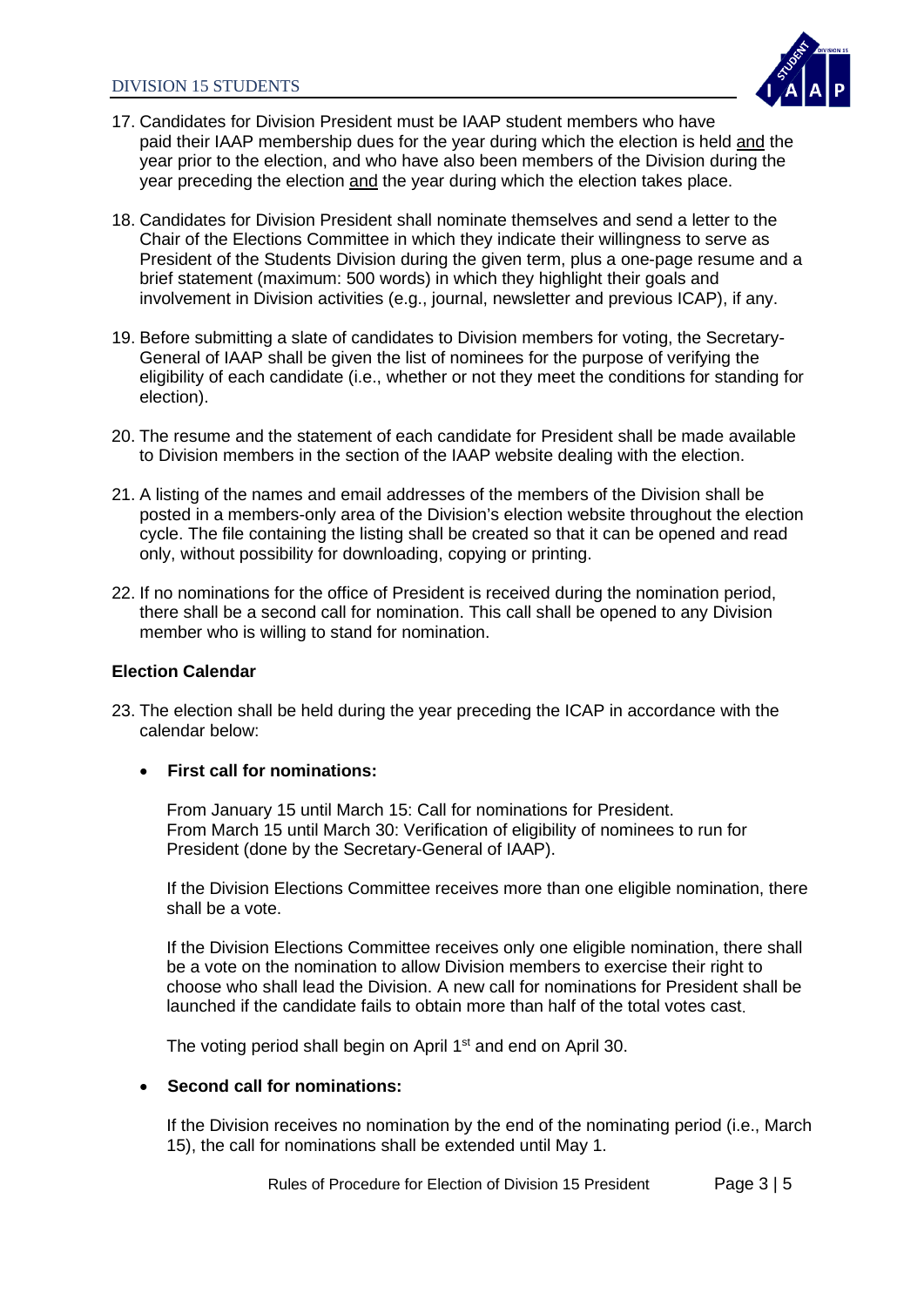

From May 1 until May 15: Verification of eligibility of nominees to run for President (done by the Secretary-General of IAAP).

If the Division Elections Committee receives more than one eligible nomination during the extended call for nominations, there shall be a vote.

If the Division Elections Committee receives only one eligible nomination during the extended call for nominations, there shall be a vote on the nomination to allow Division members to exercise their right to choose who shall lead the Division. A new call for nominations for President shall be launched if the candidate fails to obtain more than half of the total votes cast.

The voting period shall begin on May 15 and end on June 15.

24. If the Division does not have an eligible nominee for the position of President by May 1, the IAAP Executive Committee shall appoint a president to the Division following a recommendation from the IAAP Elections Committee. The appointment shall be made as soon as a suitable candidate for the position of President has been identified. The period of time required to find a suitable candidate may extend beyond the closing of the impending ICAP.

#### **Posting of Nominations**

25. The eligible nominations and resumes shall be posted on the Student Division website immediately after nominations are received and eligibility is confirmed.

### **Method of Voting**

- 26. The election shall be conducted electronically.
- 27. When there are more than two nominations for the position of President, the Hare Voting System shall be used as the method of voting. Under this system, more commonly referred to as Instant-Runoff Voting or the Plurality with Elimination Method, each voter ranks the candidates in order of preference on a ballot; each ballot counts as exactly one vote for the highest-ranking candidate on that ballot that has not yet been eliminated from the race. If at the end of a count, no candidate has a majority, then the candidate with the fewest number of votes is eliminated, and the vote is recounted. This process continues until some candidate receives a majority. The candidate who receives a majority is declared "elected".

#### **Announcement of the Election Results and Follow-Up**

- 28. The Secretary-General of the IAAP shall be given the information about the results of the election as soon as the voting period has ended.
- 29. The Chair of the IAAP Elections Committee shall announce the results of the election to the candidates via e-mail as soon as they are known, and shall announce them to the Board of Directors at the Board meeting to be held at the ICAP.
- 30. The Division President shall announce the name of the newly elected President to Division members via e-mail as soon as the name of the winning candidate is known.